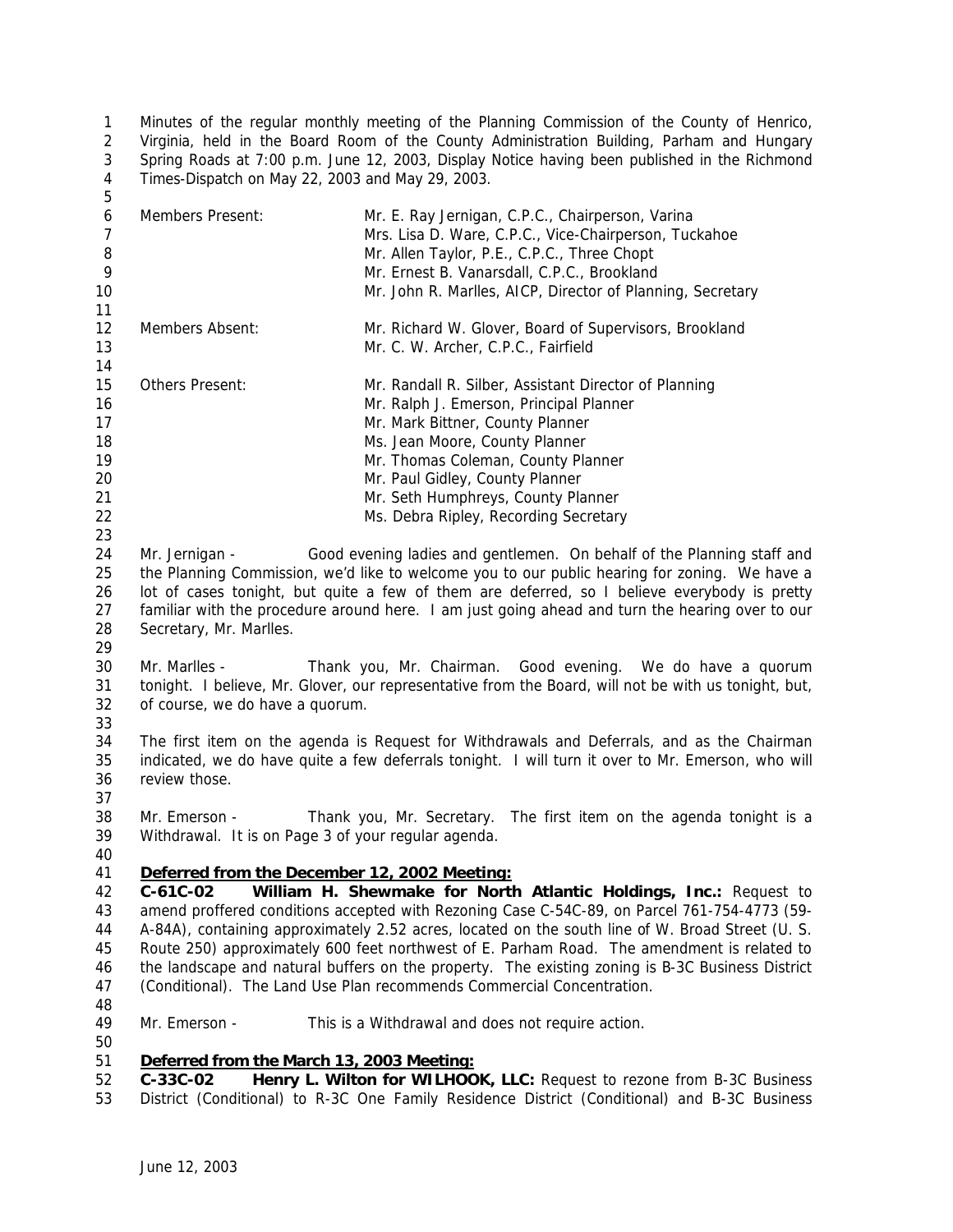District (Conditional), Parcel 804-736-0481, containing 10.415 acres (approximately 6.7 acres in R-3C; approximately 3.7 acres in B-3C), located at the northeast intersection of Mechanicsville Turnpike and Neale Street (Maplewood Farm). Commercial and single family residential developments are proposed. The uses will be controlled by proffered conditions and zoning ordinance regulations. The R-3 District allows a minimum lot size of 11,000 square feet. The Land Use Plan recommends Commercial Concentration. The site is also in the Airport Safety Overlay District. Mr. Emerson - The deferral is requested to the July 10, 2003 meeting. Mr. Jernigan - Is there any opposition to the deferral of Case C-33C-02? Mr. Vanarsdall - I move, Mr. Chairman, that Case C-33C-02, Henry L. Wilton for WILHOOK, LLC, be deferred to the July 10, 2003 meeting, at the applicant's request. Mrs. Ware - Second. Mr. Jernigan - We have a motion by Mr. Vanarsdall and a second by Mrs. Ware. All in favor say aye. All opposed say no. The motion passes. At the applicant's request, the Planning Commission deferred Case C-33C-02, Henry L. Wilton for WILHOOK, LLC to its meeting on July 10, 2003. **C-23C-03 Eagle Construction of Virginia:** Request to conditionally rezone from A-1 Agricultural District to RTHC Residential Townhouse District (Conditional), Parcels 747-764- 3839, 747-764-7729, and 747-764-9550, containing approximately 9.71 acres, located at the southeast intersection of Sadler Road and Thorncroft Drive. Townhouses for sale are proposed. The applicant proffers no more than 48 dwelling units (4.9 units per acre) would be developed on 82 the site. The Land Use Plan recommends Suburban Residential 1, 1.0 to 2.4 units per acre. 84 Mr. Emerson - The deferral is requested to the July 10, 2003 meeting. Mr. Jernigan - Is there any opposition to the deferral of Case C-23C-03? Do you have 87 opposition to the deferral, sir? All right, Mr. Secretary, let's pull this off the Deferral Agenda and hear it in rotation. Sir, we are going to pull it off and hear it in rotation with the regular cases. **C-24C-03 James W. Theobald for Edward Rose Properties, Inc. and Springfield Land Development Group:** Request to conditionally rezone from A-1 Agricultural 92 District to R-5C General Residence District (Conditional) and B-3C Business District (Conditional), Parcels 730-765-7288 and 730-766-8989, containing approximately 55.064 acres (B-3C - 16.00 ac.; R-5C – 39.064 ac.), located on the north line of W. Broad Street (U. S. Route 250) at the Goochland County Line approximately 876 feet west of Cold Hill Lane. A multi-family residential and automotive sales/repair development is proposed. The R-5 District allows a density up to 14.52 units per acre. The Land Use Plan recommends Mixed Use development and Environmental Protection Area. The site is also in the West Broad Street Overlay District. Mr. Emerson - The deferral is requested to July 10, 2003. 102 Mr. Jernigan - Is there any opposition to the deferral of Case C-24C-03? No opposition. Mr. Taylor. Mr. Taylor - Mr. Chairman, I move that Case C-24C-03 be deferred to July 10, 2003, at the applicant's request.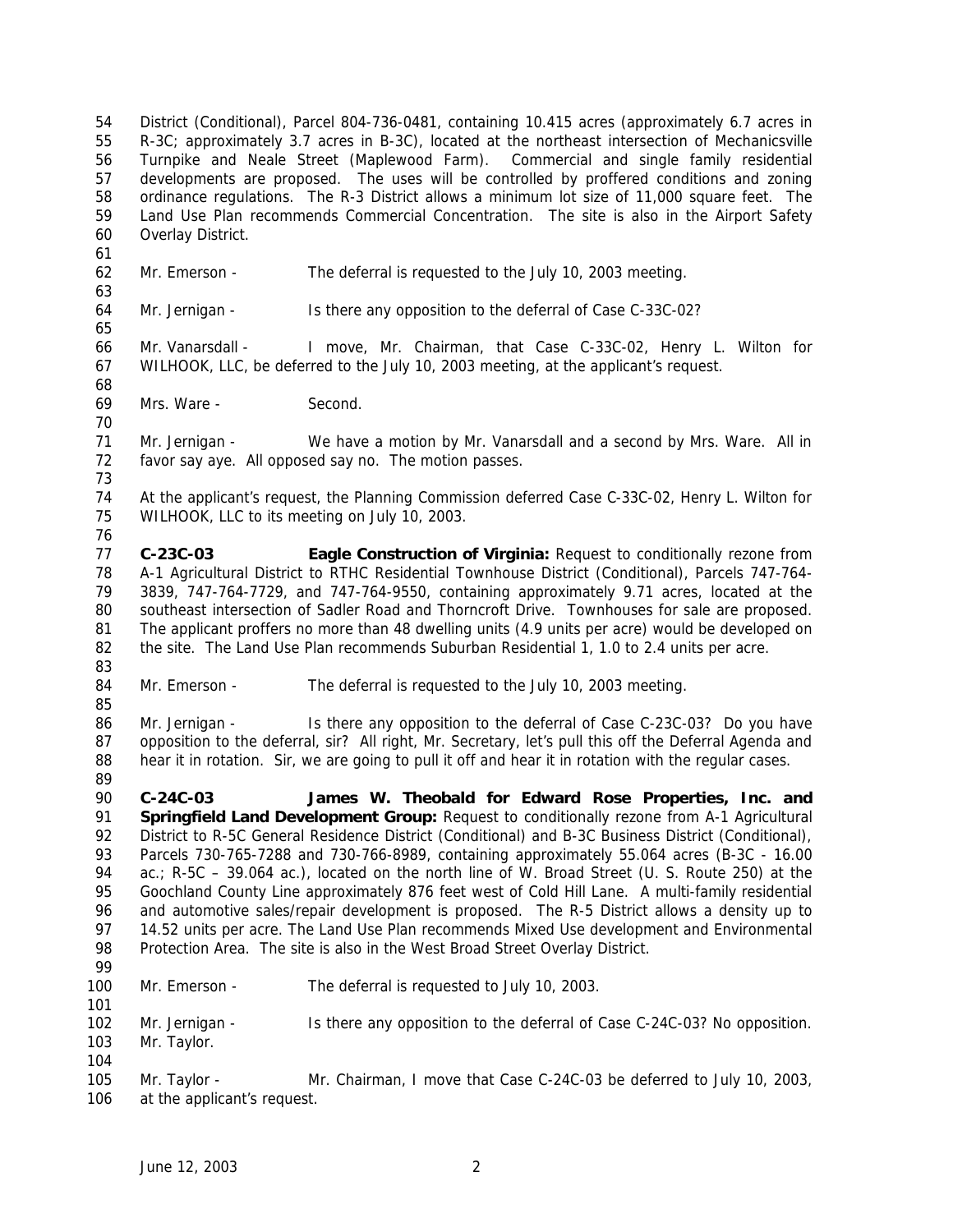108 Mr. Vanarsdall - Second.

110 Mr. Jernigan - We have a motion by Mr. Taylor and a second by Mr. Vanarsdall. All in favor say aye. All opposed say no. The motion is passed. 

 At the applicant's request, the Planning Commission deferred Case C-24C-03, James W. Theobald for Edward Rose Properties, Inc. and Springfield Land Development Group, to its meeting on July 10, 2003.

## *Deferred from the April 10, 2003 Meeting:*

 **C-27C-02 RFA Management, LLC:** Request to amend proffered conditions accepted with rezoning case C-32C-89, on Parcel 740-750-0178, containing 12.415 acres, located at the northeast intersection of Ridgefield Parkway and Glen Eagles Drive, the northwest intersection of Ridgefield Parkway and Eagles View Drive, and the southeast intersection of Eagles View Drive and Glen Eagles Drive. The amendment would change the maximum density allowed from 7,850 square feet per acre to 8,975 square feet per acre. The existing zoning is B-2C, Business District (Conditional). The Land Use Plan recommends Commercial Concentration.

126 Mr. Emerson - The deferral is requested to the September 11, 2003 meeting. 

 Mr. Jernigan - Is there any opposition to the deferral of Case C-27C-02? No opposition. Mrs. Ware.

 Mrs. Ware - I move that Case C-27C-02, RFA Management, LLC, be deferred to the September 11, 2003 meeting at the applicant's request.

134 Mr. Vanarsdall - Second.

 Mr. Jernigan - We have a motion by Mrs. Ware and a second by Mr. Vanarsdall. All in favor say aye. All opposed say no. The motion is passed.

 At the request of the applicant, the Planning Commission deferred Case C-27C-02, RFA Management, LLC, to its meeting on September 11, 2003.

 **C-25C-03 Henry L. Wilton for Wilton Companies, LLC:** Request to conditionally rezone from O-3C Office District (Conditional) to B-2C Business District (Conditional), Parcel 737-751-4601 and part of Parcel 737-751-4028, containing 11.495 acres, located at the northeast intersection of Ridgefield Parkway and dedicated John Rolfe Parkway right-of-way. A retail business and office development is proposed. The use will be controlled by 147 proffered conditions and zoning ordinance regulations. The Land Use Plan recommends Urban Residential, 3.4 to 6.8 units net density per acre, and Office. 

Mr. Emerson - The deferral is requested to your July 10, 2003 meeting.

152 Mr. Jernigan - Is there any opposition to the deferral of Case C-25C-03? No opposition.

 Mrs. Ware - I move that Case C-25C-03, Henry L. Wilton for Wilton Companies, LLC, be deferred to the July 10, 2003 meeting at the applicant's request.

157 Mr. Vanarsdall - Second.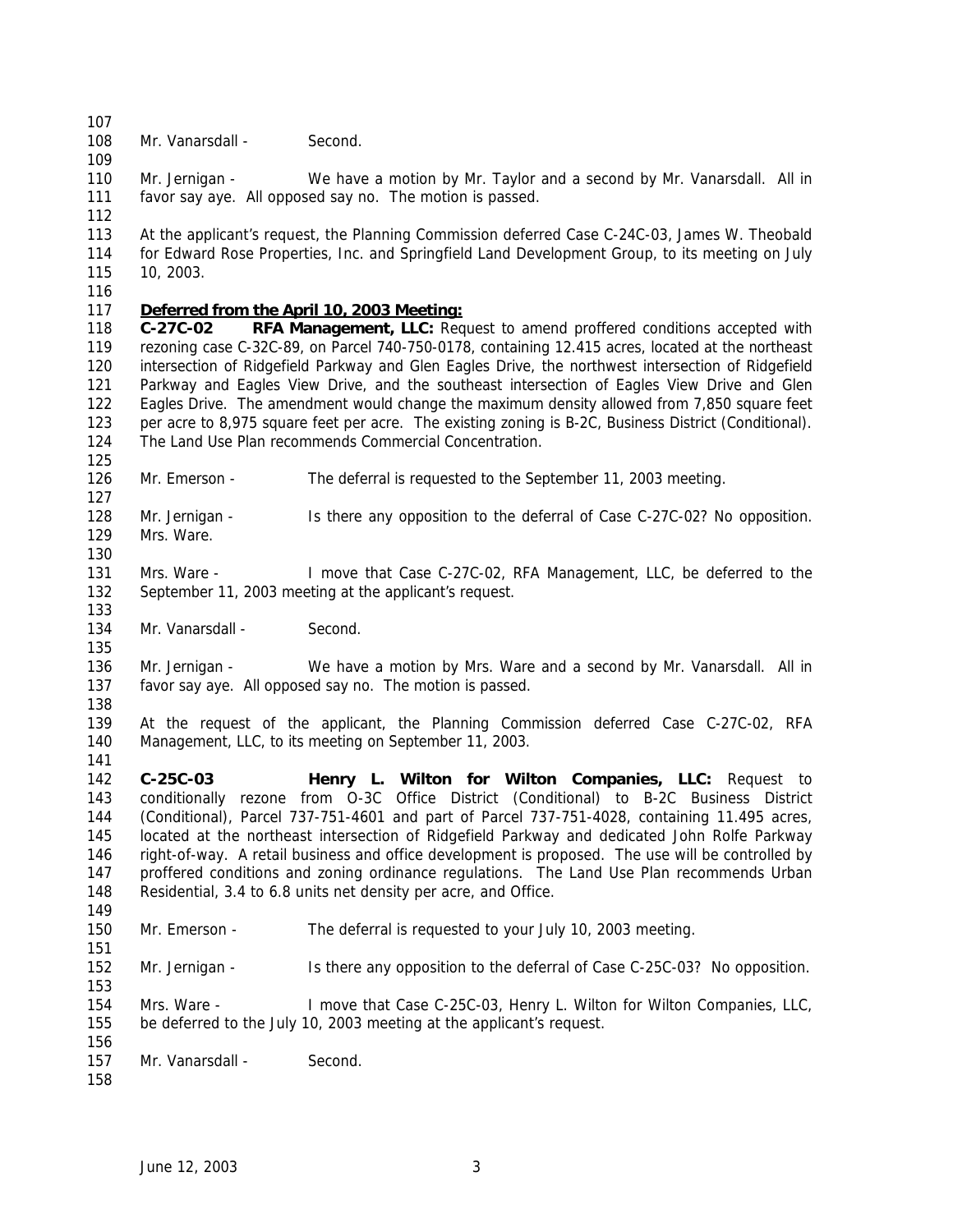Mr. Jernigan - We have a motion by Mrs. Ware and a second by Mr. Vanarsdall. All in favor say aye. All opposed say no. The motion passes.

 At the request of the applicant, the Planning Commission deferred Case C-25C-03, Henry L. Wilton for Wilton Companies, LLC, to its meeting on July 10, 2003.

## *Deferred from the May 15, 2003 Meeting:*

 **C-21C-03 Steven A. Williams for Carl Childress, Trustee:** Request to rezone from O-3C Office District (Conditional) and A-1 Agricultural District to R-0C One Family Residential District (Conditional), Parcels 760-770-7401, 761-769-0273 and 761-770-2421, containing 18.126 acres, located at the NW intersection of Springfield Road and Staples Mill Road. A Christian education, training and worship building is proposed. The use will be controlled by proffers and zoning ordinance regulations. The Land Use Plan recommends Suburban Residential 1, 1.0 to 2.4 units net density per acre.

- Mr. Emerson The deferral is requested to the July 10, 2003 meeting.
- Mr. Jernigan Is there any opposition to the deferral of Case C-21C-03?
- 178 Mr. Vanarsdall I move that Case C-21C-03, Steven A. Williams for Carl Childress, Trustee, Glen Allen Church of Christ, be deferred to July 10, 2003, at the applicant's request.
- 181 Mr. Taylor Second.
- 183 Mr. Jernigan We have a motion by Mr. Vanarsdall and a second by Mr. Taylor. All in favor say aye. All opposed say no. The motion passes.
- At the request of the applicant, the Planning Commission deferred Case C-21C-03, Steven A. Williams for Carl Childress, Trustee, to its meeting on July 10, 2003.

 **C-27C-03 Cedarwood Development, Inc.:** Request to amend proffered conditions accepted with rezoning case C-16C-88, on part of Parcel 764-752-9441, containing approximately 1.91 acres, located on the south line of Shrader Road approximately 500 feet west of Hungary Spring Road. The proposed amendment is related to allowing automotive body repair and storage as a principle use and regulating exterior lighting, hours of operation, signage, 194 building exterior, parking setback and on-street parking, and exterior speakers on the site. The 195 existing zoning is B-3C Business District (Conditional). The Land Use Plan recommends existing zoning is B-3C Business District (Conditional). The Land Use Plan recommends Commercial Concentration.

- Mr. Emerson The deferral is requested to the August 14, 2003 meeting.
- Mr. Jernigan Is there any opposition to the deferral of Case C-27C-03?
- Mr. Vanarsdall I move that Case C-27C-03, Cedarwood Development, Inc. be deferred for 60 days to August 14, 2003.
- 205 Mr. Taylor Second.

 Mr. Jernigan - We have a motion by Mr. Vanarsdall and a second by Mr. Taylor. All in favor say aye. All opposed say no. The motion is passed.

- 
- At the request of the applicant, the Planning Commission deferred Case C-27C-03, Cedarwood Development, Inc. to its meeting on August 14, 2003.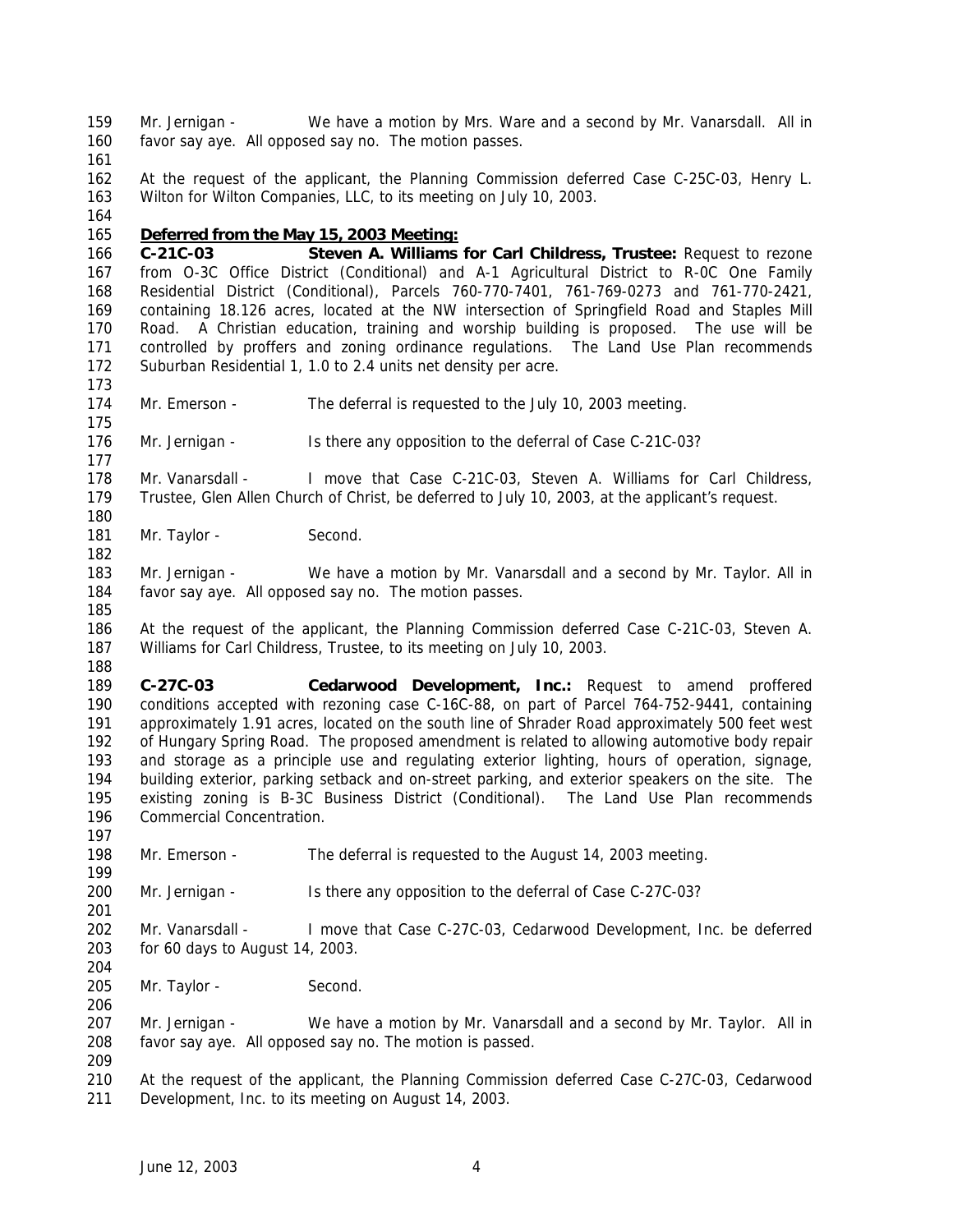**C-28C-03 Abe L. Massad for A. F. Associates:** Request to conditionally rezone from B-1 Business District to B-3C Business District (Conditional), Parcel 764-752-9619, containing 1.02 acres, located at the northwestern terminus of Fountain Avenue (unimproved) approximately 275 feet west of Hungary Spring Road. A retail, sales, service and warehouse facility relating to a motorcycle business is proposed. The use will be controlled by proffered conditions and zoning ordinance regulations. The Land Use Plan recommends Commercial Concentration. 221 Mr. Emerson - The deferral is requested to August 14, 2003. Mr. Jernigan - Is there any opposition to the deferral of Case C-28C-03? Mr. Vanarsdall - I move that Case C-28C-03 be deferred to August 14, 2003 at the applicant's request. 228 Mr. Taylor - Second. Mr. Jernigan - We have a motion by Mr. Vanarsdall and a second by Mr. Taylor. All in favor say aye. All opposed say no. The motion passes. At the request of the applicant, the Planning Commission deferred Case C-28C-03, Abe L. Massad for A. F. Associates, to its meeting on August 14, 2003. 236 Mr. Emerson - Mr. Chairman, I have been advised by Mr. Coleman, the case Planner on C-23C-03, that he spoke with the individuals that were opposing the deferral and that they now are comfortable with the deferral, and no longer are opposed, if you would like to bring that up again. **C-23C-03 Eagle Construction of Virginia:** Request to conditionally rezone from A-1 Agricultural District to RTHC Residential Townhouse District (Conditional), Parcels 747-764- 3839, 747-764-7729, and 747-764-9550, containing approximately 9.71 acres, located at the southeast intersection of Sadler Road and Thorncroft Drive. Townhouses for sale are proposed. The applicant proffers no more than 48 dwelling units (4.9 units per acre) would be developed on the site. The Land Use Plan recommends Suburban Residential 1, 1.0 to 2.4 units per acre. 248 Mr. Jernigan - OK. Well, I will ask if there is opposition, in case somebody came in. Is there any opposition to Case C-23C-03? No opposition. Mr. Taylor. Mr. Taylor - Then, Mr. Chairman, I move deferral of Case C-23C-03, Eagle Construction of Virginia, to the July 10, 2003 meeting, at the applicant's request. 254 Mr. Vanarsdall - Second. Mr. Jernigan - We have a motion by Mr. Taylor and a second by Mr. Vanarsdall. All in favor say aye. All opposed say no. The ayes have it. The motion passes. At the request of the applicant, the Planning Commission deferred Case C-23C-03, Eagle Construction of Virginia, to its meeting on July 10, 2003. 262 Mr. Emerson - That completes the deferrals and withdrawals for tonight.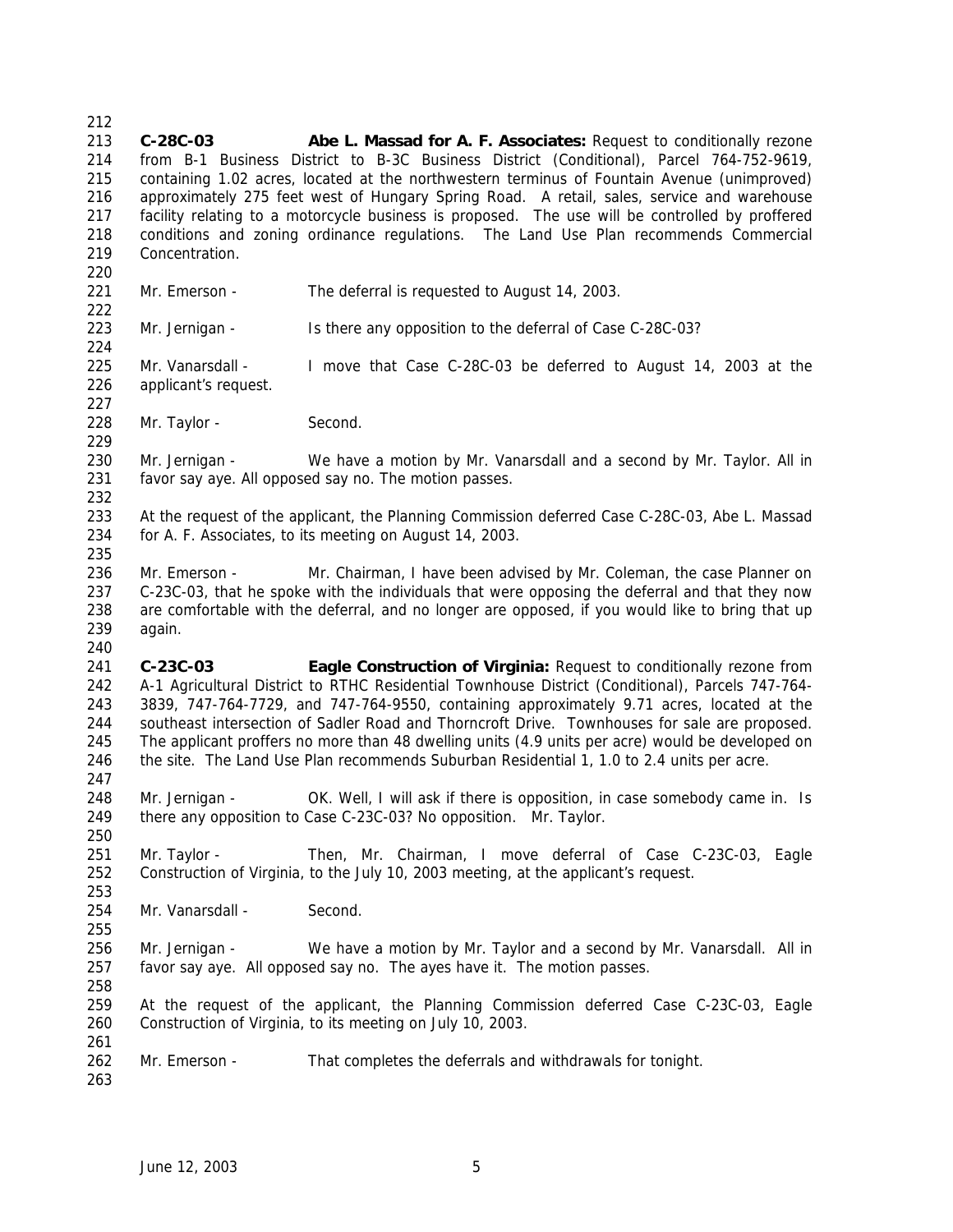**C-26C-03 Gloria Freye for Debbie Stoddard:** Request to conditionally rezone from A-1 Agricultural District to R-2C, R-2AC and R-3C, One Family Residence Districts (Conditional), B-1C Business District (Conditional) and C-1 Conservation District, Parcels 810-702- 9087, 811-702-2097, 811-702-2273, 811-702-3350, 811-702-3828, 811-702-2019, 811-702- 2204, 811-701-2679, 811-701-2654, and 810-702-5017, containing approximately 48.6 acres (R- 3C – 11.795 ac.; R-2C – 6.169 ac.; R-2A – 24.885 ac.; B-1C – 3.159 ac.; and C-1- 2.59 ac.), located at the southwest intersection of Darbytown and Willson Roads. A single family residential and neighborhood commercial development is proposed. The applicant proffers a maximum density of 2.0 dwelling units per acre for the residential development. The R-2, R-2A, and R-3 Districts allow minimum lot sizes of 18,000, 13,500, and 11,000 square feet, respectively. The commercial use will be controlled by proffered conditions and zoning ordinance regulations. The Land Use Plan recommends Suburban Residential 1, 1.0 to 2.4 units net density per acre, and Environmental Protection Area. The site is also in the Airport Safety Overlay District. Mr. Jernigan - Ms. Freye is requesting a two-week deferral to June 25, 2003. Is there any opposition to the deferral of Case C-26C-03? No opposition. With that, I will move to defer Case C-26C-03 to the June 25, 2003 Plan of Development meeting. 282 Mr. Vanarsdall - Second. Mr. Jernigan - We have a motion by Mr. Jernigan and a second by Mr. Vanarsdall. All in favor say aye. All opposed say no. The motion is passed. At the request of the applicant, the Planning Commission deferred Case C-26C-03, Gloria Freye for Debbie Stoddard, to its meeting on June 25, 2003. Mr. Emerson - Are there any other deferrals that need to be added tonight? Mr. Taylor - I would like to move for deferral of two cases that aren't shown on the Agenda. Those cases are cases C-15 and C-16. These two cases we have been working very hard with the developers, and the applicants, and they've really come a considerable way, but in working with the staff they are not quite ready to be heard, and the main issues relate to the concept road and other design issues, and these are two major cases, almost 600 housing units, and I think it is important that what we do is look at it more carefully. And, with that in mind, what I would like to do is move the cases be deferred. Mr. Jernigan - First, let me ask for opposition. First of all, are these Commission deferrals? Mr. Taylor - These are at my request. Mr. Jernigan - OK. Mr. Emerson, would you want to call the case, C-15C-03? Mr. Emerson - Yes. *Deferred from the April 10, 2003 Meeting:* **C-15C-03 Andrew M. Condlin for Windsor Enterprises:** Request to conditionally rezone from A-1 Agricultural District to R-2AC One Family Residence District (Conditional), Parcels 740-775-9712, 740-774-4255, 739-774-4564, 740-774-1407, 740-771- 4107, 740-773-4426, 740-772-8110, 740-775-5801, and part of Parcel 740-771-4780, containing 128.4 acres, located beginning on the south line of Nuckols Road, the northern terminus of Luxford Place and the southern and western boundaries of Bridlewood subdivision. A single family residential subdivision is proposed. The applicant has proffered the maximum density of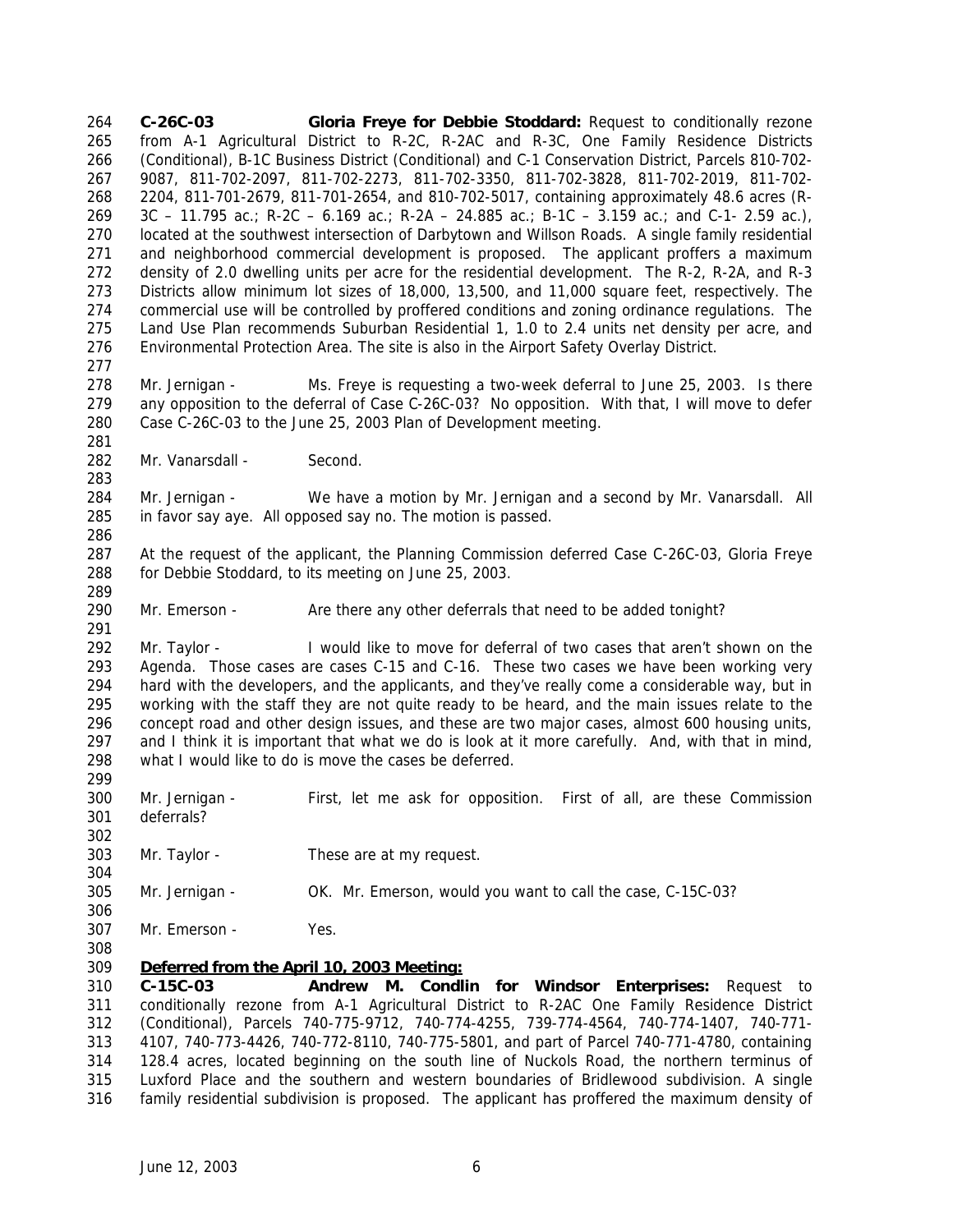1.8 units per acre. The R-2A District allows a minimum lot size of 13,500 square feet. The Land Use Plan recommends Suburban Residential 1, 1.0 to 2.4 units net density per acre, Rural Residential, maximum of 1.0 unit per acre, and Environmental Protection Area.

 Mr. Jernigan - Is there any opposition to the deferral of Case C-15C-03 to July 10, 2003. Are you in opposition, sir? If you would, come up to the podium, please. We have to pick you up for the record.

 Mr. Tom Barnett - My name is Tom Barnett and I am a resident and a member of the Bridlewood Homeowners Association. There are a couple other members here. We don't have an objection to deferral. I think we are trying to find out information. Sellers have talked to Mark Bittner. We are not completely aware exactly as to why it is being deferred again. It is not just an objection, but it is "what is going on" or basically "what is the feeling at the time of what is going on". Why?

 Mr. Taylor - All right. Let me see if I can describe where we are. We have met several times now with the members of the community. We have met frequently with the developers. With regard to the two projects, it is important that they fit together very well from the transportation standpoint. Also, both of them are in a condition where we almost have the proffers finalized. But I think the staff still has a few things that they would like to discuss for the benefit of the entire community. As you know, looking at it, there are a large number of units involved. They will impact considerably on the traffic patterns along Pouncey Tract Road and Nuckols Road, and they will affect all of the developments that now are along Nuckols Road, and it is important that in the discussions that we have, and working with both developers, these two developers, both in cases C-15 and C-16 are working together, and it is important that these two projects really fit together very carefully from the Concept Road 17-1 standpoint as well as the other neighborhood roads. We had several meetings last week, looking very carefully at the neighborhood roads or good circulation now, and much better circulation when the Concept Road 17-1 is built. So, looking at that, and looking at some of the final adjustments that have to be made to accommodate those concepts, we thought that a one-month deferral would be good for both of those cases-so that they can be finalized within themselves and so they both can be joined-would be advantageous to the community, and they have, both developers have, been working in very good faith. They have been working very hard with the staff. We have had a whole series of meetings, but each time as we go ahead with the project, they become better and better, both within themselves and within the combination of the two for the neighborhood. So, it is just my view that we are not quite there. We are still working with the developers. We are still working with the staff. And a 30-day deferral to July 10 will give us just a little bit more time to work so that when we finally get the project, it really adds to what we hope will be a very lustrous development in that area.

 Mr. Barnett - Who would be the best person for our Association to contact to find out – be brought up to speed, so to speak, as far as what is going on, yourself or Mark Bittner?

 Mr. Taylor - Mark Bittner is still the project officer and has worked the details, and I think really that the best place is at the staff level. And if you'd like, we are available anytime for meetings and we can meet with whomever, whenever you like, to look at where we are in the development. But, I do want to repeat, I think that the time will give us the opportunity to work further with the developers, working with the neighborhood, and making these two, so that they knit together very well.

- Mr. Barnett Thank you.
-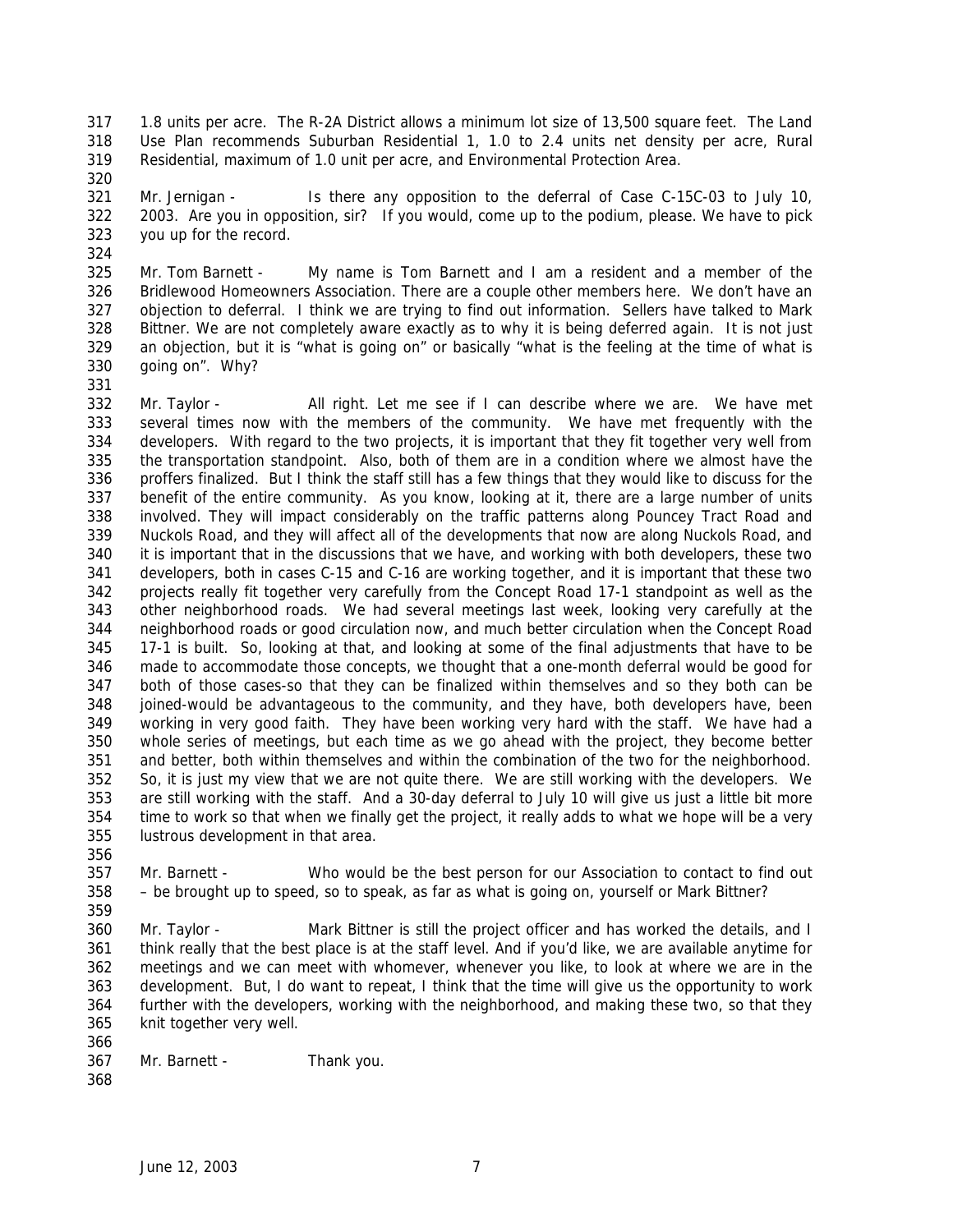Mr. Vanarsdall - I think what Mr. Taylor is saying is that it is to you alls advantage to do the deferment.

 Mr. Barnett - Well, that is kind of what I read between the lines. There is another gentlemen over here, just a member of the Briarwood Homeowners Association, who may also have a question. I am not sure if the time is right or what. I think we are all kind of thinking as you all are that we want to see it done right. We have got questions of things that we want to enter into it, and maybe since it is going to be deferred, we need to get with Mark Bittner, find out what is going on since our last conversation and readdress some of the questions that we have before it is brought back up again next month or whatever.

- Mr. Taylor Sir, have you had the opportunity to meet with Mr. Bittner at the County?
- Mr. Barnett I have talked with him by phone, but have not met with him.

 Mr. Taylor - What we might consider doing is seeing if you can get yourself and an entourage of neighbors that are interested and we'd be happy to meet with you at the County and work with Mr. Bittner and show you what we have and what we are trying to do if you would like. 

Mr. Barnett - OK.

 Mr. Taylor - And I think that will give everybody a good sense, because this is a major development, and it will substantially infill the entire development in that quadrant, and we want it to be right. And the more time we devote to it, our experience has been so far, the better it gets, and we are still polishing.

Mr. Barnett - Thank you.

Mr. Jernigan - Thank you, Mr. Barnett. Sir, would you like to speak?

 Mr. Michael Wallmeyer -My name is Michael Wallmeyer and I am also in Briarwood. Just one quick question, and then a comment. You mentioned a moment ago that there has been several meetings or opportunities for the developer and the homeowners' association to meet. As far as I know, well I know that we were not included, and the reason I know that is about two months ago we received a letter saying that addresses had somehow – names and addresses had been confused – and they apologized for not meeting. But, as far as I know no subsequent meeting was scheduled. So, I would like to ask that before the July 10 meeting, if that is the date, that we can, in fact, have the developer get the adjoining homeowners together. And Mr. Axselle indicated that I think someone is working in his group that they could do that, so I just wanted to kind of set the record on that, that not everyone has been advised of what is going on. And then 411 the other question was, I don't recall...

 Mr. Taylor - Can we just stay on that point for a second, Mr. Wallmeyer. There have been several meetings that we have had with a large share of the community, and…

 Mr. Wallmeyer - I can only speak for myself. And I will just say that we received a letter. 

Mr. Taylor - Were you personally, were you able to attend?

 Mr. Wallmeyer - We received a letter after the meeting indicating that, "I am sorry you 421 didn't get invited, there was a confusion with names and addresses."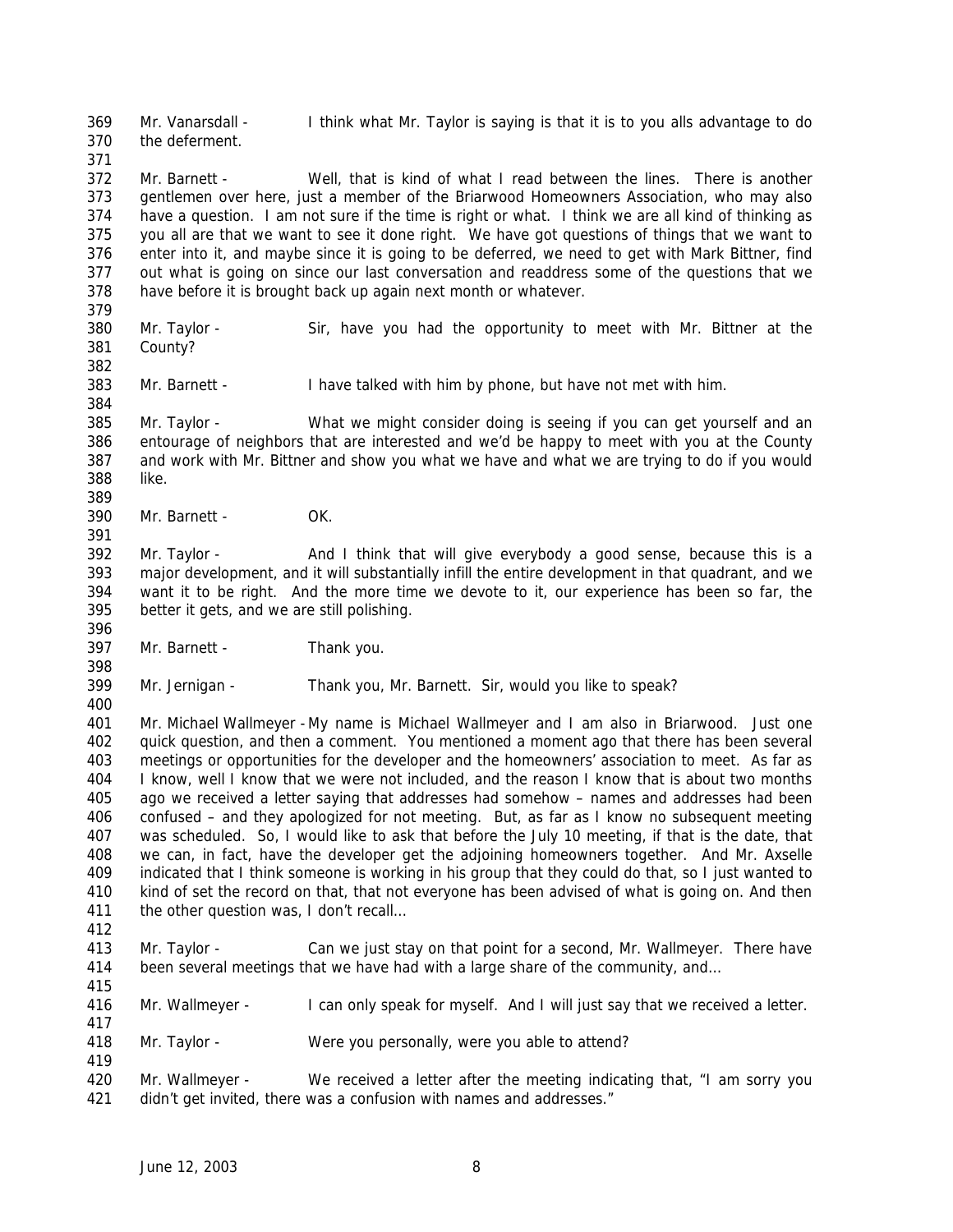Mr. Taylor - So you would like to have another meeting? 425 Mr. Wallmeyer - I believe that would be... Mr. Taylor - Some public meeting with the developers? Mr. Wallmeyer - Absolutely. And we've only been there for 18 years, so I am not quite 430 sure how the addresses did not really get addressed properly. 432 Mr. Taylor - All right. Maybe what we should do is ask you to talk to Mr. Axselle off the record, unless he'd like to come up to the podium and provide some cards, so we can get everybody's names who might be interested, on the list of names. Mr. Wallmeyer - I think they have our name because they sent us an apology letter that we weren't invited, so I would hope that the next time it does come the right way. Mr. Taylor - Well, you must realize in this particular project, because of the broadness of the scope, and the nature of the audience, it is not hard to miss one or two newcomers or one or two people that weren't on the list just because of where they live and the fact that somehow the addresses weren't picked up. I am sure that they would apologize for that. Mr. Wallmeyer - We are directly adjoining the property, so there should not be any issues. Mr. Taylor - If anybody would like to, they can talk to Mr. Axselle, and register their name and he will give you his card and you can also talk to the County and we will make sure that you are included on it, whatever list we come up with in the future. Mr. Wallmeyer - OK. Thank you. The other question was now, I am not sure I heard you say it, was it 600 or 1600 homes? Mr. Taylor - I think the total is under 600, but I am not sure we have seen a final figure yet. Maybe Mr. Axselle can answer that. Mr. Axselle, do you know the number of units planned at the moment? Mr. Axselle - Mr. Chairman, Bill Axselle. Actually it is in the neighborhood of 400 to 425 combined. Mr. Taylor - Well, I stand corrected then. Mr. Axselle - I do apologize to Michael and Mr. Barnett and we will be glad to get with them. They have apparently been missed, and so we apologize for that. We will be glad to sit down with them tonight and sort of schedule a meeting. Mr. Jernigan - Thank you, Mr. Axselle. All right, Mr. Taylor. 470 Mr. Taylor - Any other questions? There being no other questions, Mr. Chairman, I will move that Case C-15C-03 be deferred to July 10, 2003, at the request of the Commissioner. 473 Mr. Vanarsdall - Second.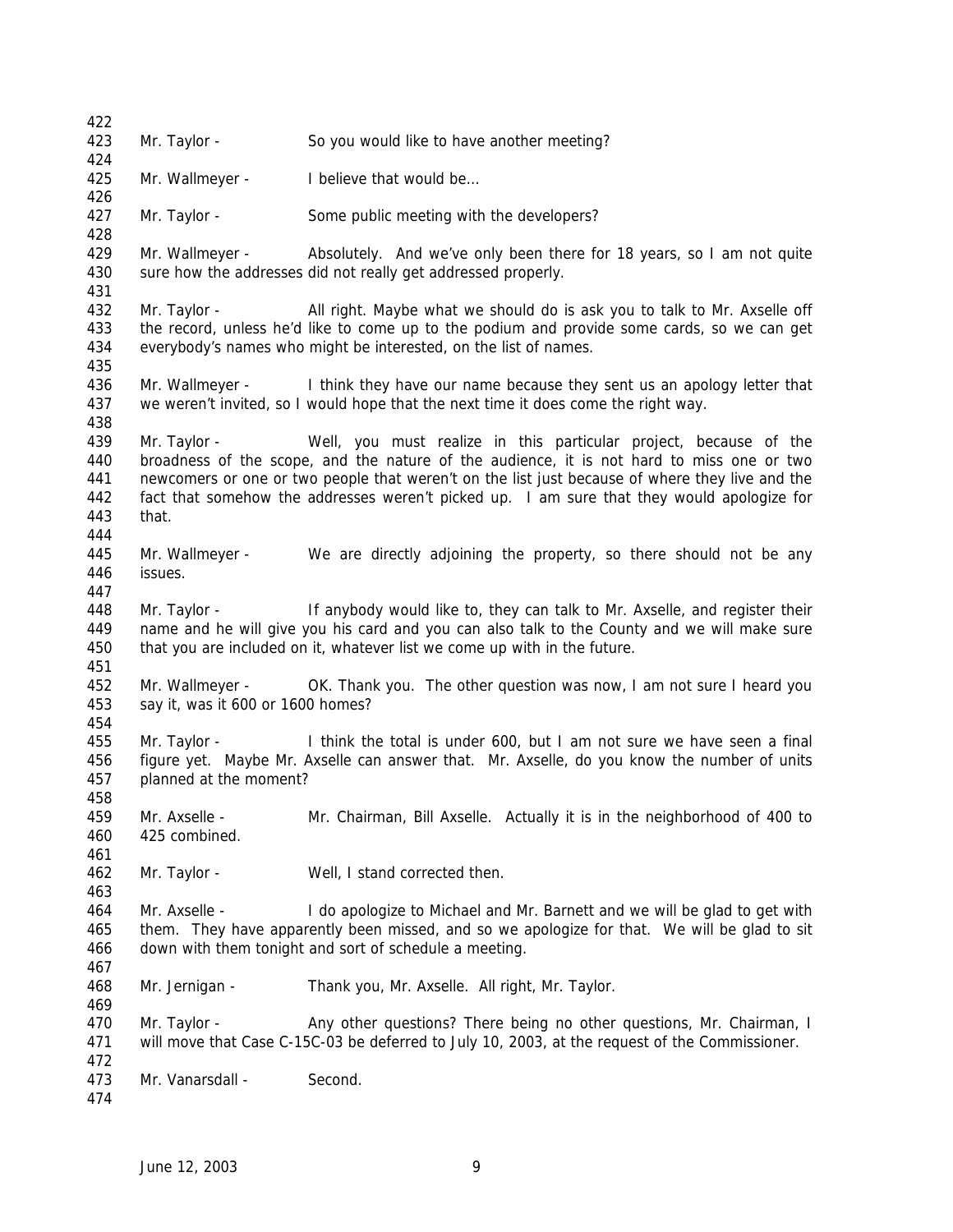Mr. Jernigan - We have a motion by Mr. Taylor and a second by Mr. Vanarsdall. All in favor say aye. All opposed say no. The motion passes.

 The Planning Commission deferred Case C-15C-03, Andrew M. Condlin for Windsor Enterprises, to its meeting on July 10, 2003.

## *Deferred from the April 10, 2003 Meeting:*

 **C-16C-03 Ralph Axselle, Jr. for Route 271, LLC:** Request to conditionally rezone from A-1 Agricultural District to R-2AC One Family Residence District (Conditional) and RTHC Residential Townhouse District (Conditional), part of Parcel 738-772-9227 and Parcel 739- 770-0693, containing 120.34 acres (107.97 – R-2AC; 12.37 RTHC), located on the east line of Pouncey Tract Road approximately 400 feet south of Perrywinkle Road and 600 feet north of Shady Grove Road. A single family subdivision, including detached condominiums for sale, is proposed. The applicant has proffered the maximum number of lots not to exceed 2.0 units per acre. The R-2A District allows a minimum lot size of 13,500 square feet. The RTH District allows a maximum density of nine (9) units per acre. The Land Use Plan recommends Suburban Residential 1, 1.0 to 2.4 units net density per acre, and Environmental Protection Area.

Mr. Jernigan - Is there any opposition to Case C-16C-03? No opposition. Mr. Taylor.

Mr. Taylor - All right, Mr. Chairman.

 Mr. Vanarsdall - Before you make a motion, I have something on this. I may not be here for the July meeting, so I want to get this on record. Mr. Axselle sent all of us a hand delivered… and I have already spoken with Caroline Browder in his office, and on the cover letter it says that the residents of Luxford at Berkeley request that there be no connection to Hillshire Way. Staff agreed with these requests, and we have added a new proffer 14 to address these issues. If you look on proffer 14, it says "There shall be no connection to Hillshire Way unless otherwise required by the Planning Commission at the time of subdivision approval." To me that is a trick, and I know they didn't do this intentionally. So I am not accusing them of it. But this is not exactly fair to the people who think that this is going to be done. We don't know what the Planning Commission will run into. Personally I have no problem with it, and would not block and stand in the way of it, we don't even know when this is coming up. We may not even have the same Planning Commission, and so I have requested, they don't have to do it. I have just asked that they leave the Planning Commission at the time of subdivision approval, just end the sentence there. Because we have, in the past years, we have run into things like this, and in good faith this proffer was written in there, and then Public Works comes along, Environmental comes along. Well, we can't do that. We have to have that open, and we don't know what you all are talking about. And we will have to get the County Attorney in on it. I don't want to be involved in that. And I don't think the rest of you all do either. So, that is all I have to say about that. I just wanted to get it on record. Thank you. Bill knows about it. You don't have to say anything tonight if you don't want to.

 Mr. Axselle - I want to tell you, Mr. Vanarsdall, I concur with you, and we will make that change. I also want to say that I am always pleased not to leave anything to the discretion of the Planning Commission!

| 521 |                  |                                                          |
|-----|------------------|----------------------------------------------------------|
| 522 | Mr. Jernigan -   | Thank you, Mr. Axselle.                                  |
| 523 |                  |                                                          |
| 524 | Mr. Vanarsdall - | You did not really have to answer that. Thank you, Bill. |
| 525 |                  |                                                          |
| 526 | Mr. Jernigan -   | All right. Mr. Taylor.                                   |
| 527 |                  |                                                          |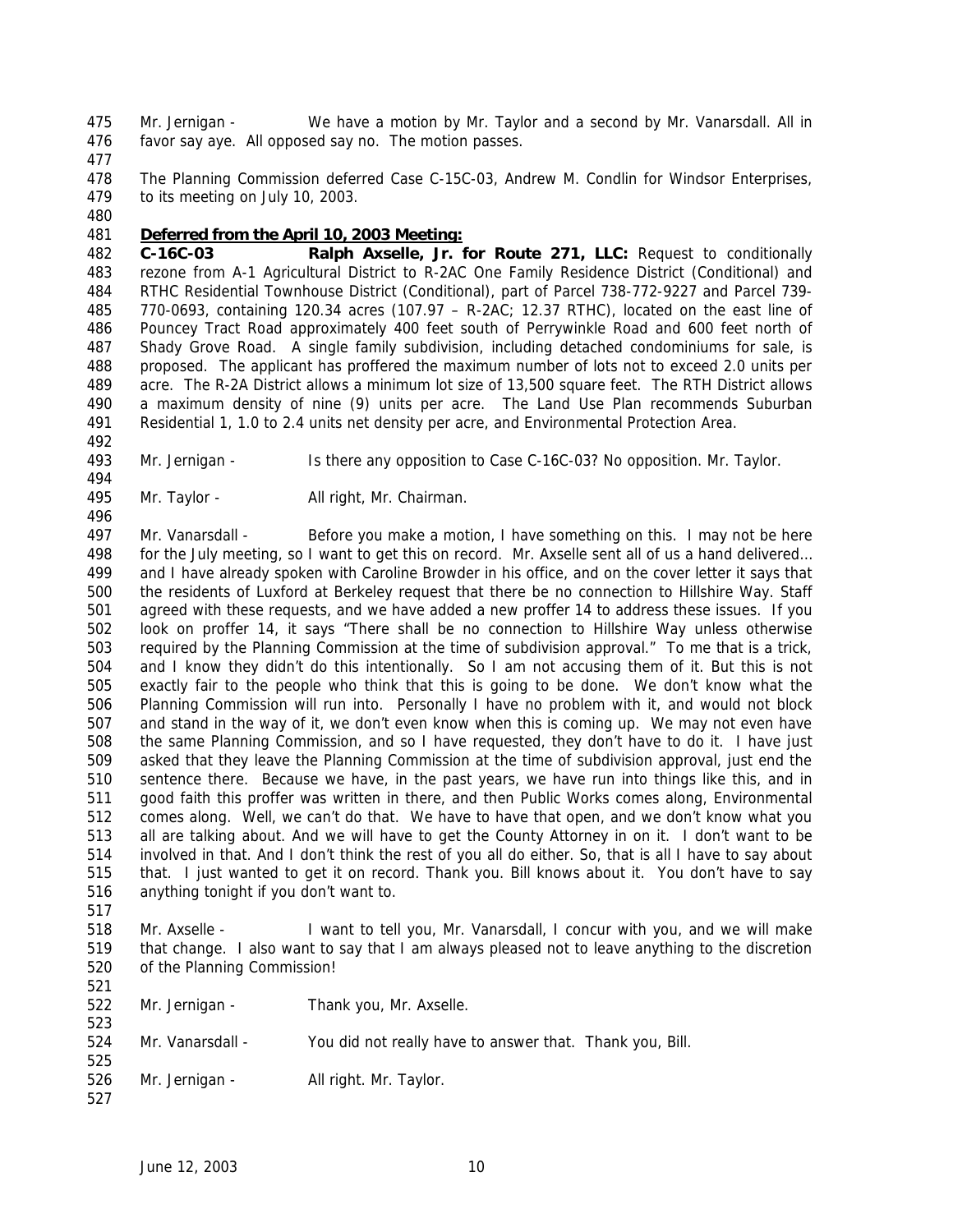Mr. Taylor - No other comments, Mr. Chairman? Therefore, I move that Case C-16C- 03 be deferred to July 10, 2003, at the request of the Planning Commission. 531 Mr. Vanarsdall - Second. Mr. Jernigan - We have a motion by Mr. Taylor and a second by Mr. Vanarsdall. All in favor say aye. All opposed say no. The motion passes. The Planning Commission deferred Case C-16C-03, Ralph Axselle, Jr. for Route 271, LLC, to its meeting on July 10, 2003. Mr. Jernigan - Mr. Secretary, what is next? Mr. Marlles - The next item on the Agenda is request for Expedited Items. Just for the benefit of the ladies and gentlemen in the audience, cases that are on the Expedited Agenda are cases for which staff has recommended approval. The Commission member from the district has no objection, and there is no known citizen opposition. If there is citizen opposition, the case can be taken off of the Expedited Agenda and will be heard in its normal rotation. Mr. Jernigan - Thank you, sir. Mr. Emerson. **SUBDIVISION (Deferred from the May 28, 2003, Meeting)** Greenbrooke (May 2003 Plan) **Youngblood, Tyler & Associates for Sadler Grove, LLC; William G. Swift c/o Main Street Properties; Oscar A. Crawford; Julius Houston Estate c/o Hortense Lee; Marie E. Burnette & et. Als.; Ellsworth Charles Pryor; Douglas H. Houston and Fidelity Properties, Ltd.:** The 42.76-acre site is located at the northwest intersection of Dublin Road and Belfast Road adjacent to Interstate 295 on parcels 744-765-2664, 0530, 4795, 8338, 5906; and 745- 765-2822, 1418, 8941, and 743-764-8795. The zoning is R-3C, One-Family Residence District (Conditional), C-1, Conservation District and C-1C, Conservation District (Conditional). County water and sewer. **(Three Chopt) 72 Lots** Mr. Jernigan - All right. Is there any opposition to Greenbrooke Subdivision (May 2003 Plan)? Mr. Taylor. Mr. Taylor - Mr. Chairman, I move approval of Greenbrooke Subdivision (May 2003 Plan). Mr. Vanarsdall - Second, but you have some conditions. I am sorry. Mr. Taylor - I move approval of Greenbrooke Subdivision (May 2003 Plan), subject to the annotations on the plan, the standard conditions for developments of this type, and added conditions Nos. 12 through 21. Mr. Vanarsdall - Second. Mr. Jernigan - We have a motion by Mr. Taylor and a second by Mr. Vanarsdall. All in favor say aye. All opposed say no. The motion passes.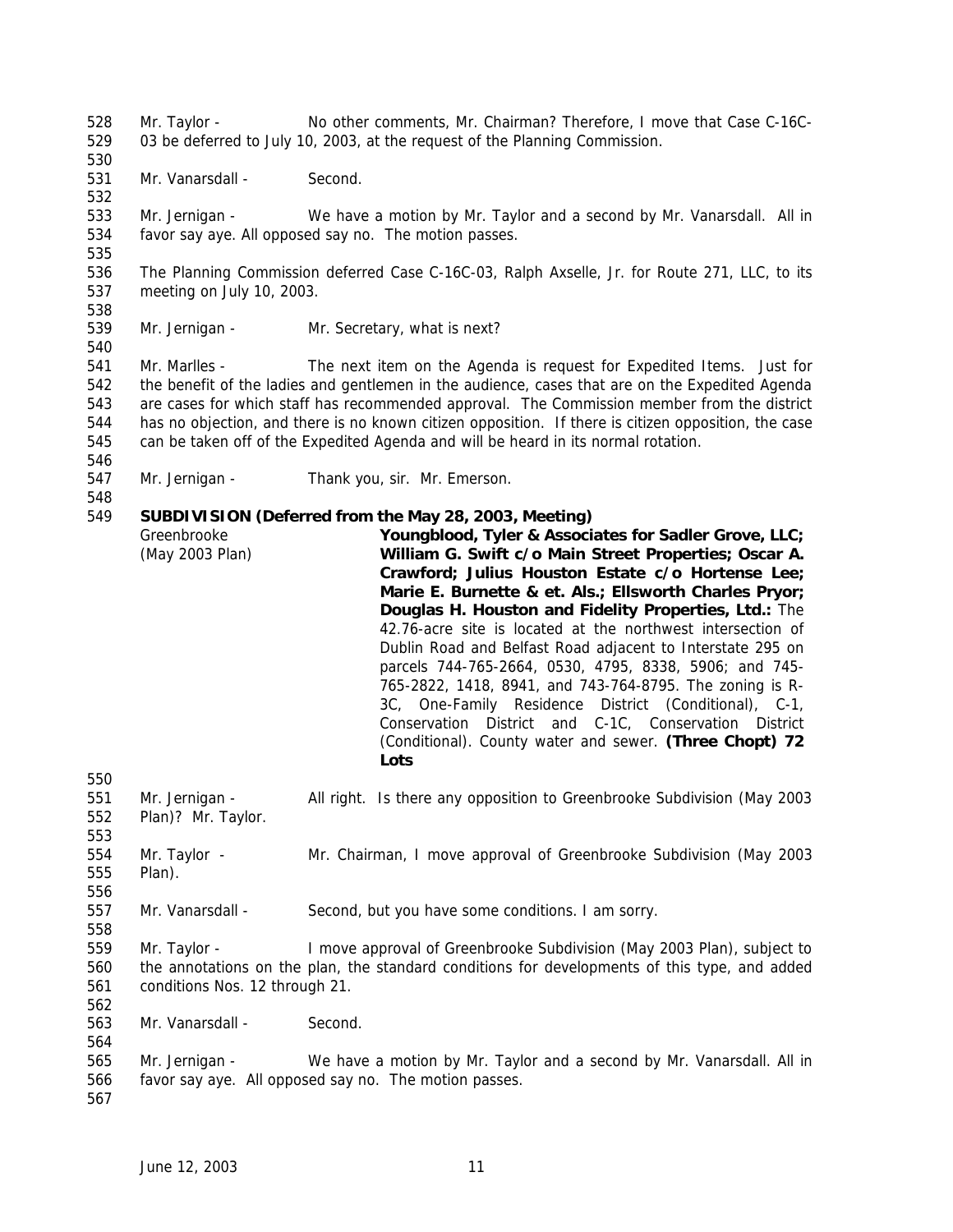The Planning Commission approved Greenbrooke Subdivision (May 2003 Plan), subject to the annotations on the plans, standard conditions for developments of this type and the following additional conditions:

- 
- 12. The limits and elevation of the 100 year frequency flood shall be conspicuously noted on the plat and construction plans and labeled "Limits of 100 year floodplain." Dedicate floodplain as a "Variable Width Drainage & Utilities Easement."
- 13. Any necessary offsite drainage easements must be obtained prior to approval of the construction plan by the Department of Public Works.
- 14. Prior to requesting the final approval, a draft of the covenants and deed restrictions for the maintenance of the common area by a homeowners association shall be submitted to the Planning Office for review. Such covenants and restrictions shall be in form and substance satisfactory to the County Attorney and shall be recorded prior to recordation of the subdivision plat.
- 15. Any future building lot containing a BMP, sediment basin or trap and located within the buildable area for a principal structure or accessory structure, may be developed with engineered fill. All material shall be deposited and compacted in accordance with the Virginia Uniform Statewide Building Code and geotechnical guidelines established by a professional engineer. A detailed engineering report shall be submitted for the review and approval by the Building Official prior to the issuance of a building permit on the affected lot. A copy of the report and recommendations shall be furnished to the Directors of Planning and Public Works.
- 16. Prior to final approval, the developer shall furnish a letter from Plantation Pipe Line Company stating that this proposed development does not conflict with its 30-foot easement.
- 17. Each lot shall contain at least 11,000 square feet exclusive of the flood plain areas.
- 18. The proffers approved as part of zoning cases C-74C-02 and C-3C-03 shall be incorporated in this approval.
- 19. The developer shall provide signage, the wording and location as deemed appropriate by the Director of Public Works, which addresses the possible future extension of any stub street.
- 20. A maximum of 50 lots may be recorded in this subdivision prior to the construction of a second point of access.
- 21. The applicant shall quitclaim his interest in any private access roads or easements within the bounds of this development prior to recordation of the subdivision plat.
- 

## *Deferred from the May 15, 2003 Meeting:*

 **C-22C-03 Jay Hulsey:** Request to conditionally rezone from R-6C General Residence District (Conditional) to R-2C One Family Residence District (Conditional), part of Parcel 788-758-9933, containing 5.9085 acres, located southeast of the intersection of E. Parham Road at St. Charles Road. A church and parsonage are proposed. The use will be controlled by proffered conditions and zoning ordinance regulations. The Land Use Plan recommends Office. 

- Mr. Jernigan Is there any opposition to Case C-22C-03? No opposition.
- Mr. Vanarsdall - I move that C-22C-03 be recommended on the Expedited Agenda to the Board of Supervisors for approval.
- 

Mr. Taylor - Second.

 Mr. Jernigan - We have a motion by Mr. Vanarsdall and a second by Mr. Taylor. All in favor say aye. All opposed say no. The motion passes.

- 
- **REASON:** Acting on a motion by Mr. Vanarsdall, seconded by Mr. Taylor, the Planning Commission voted 4-0 (two absences) to recommend that the Board of Supervisors **grant** the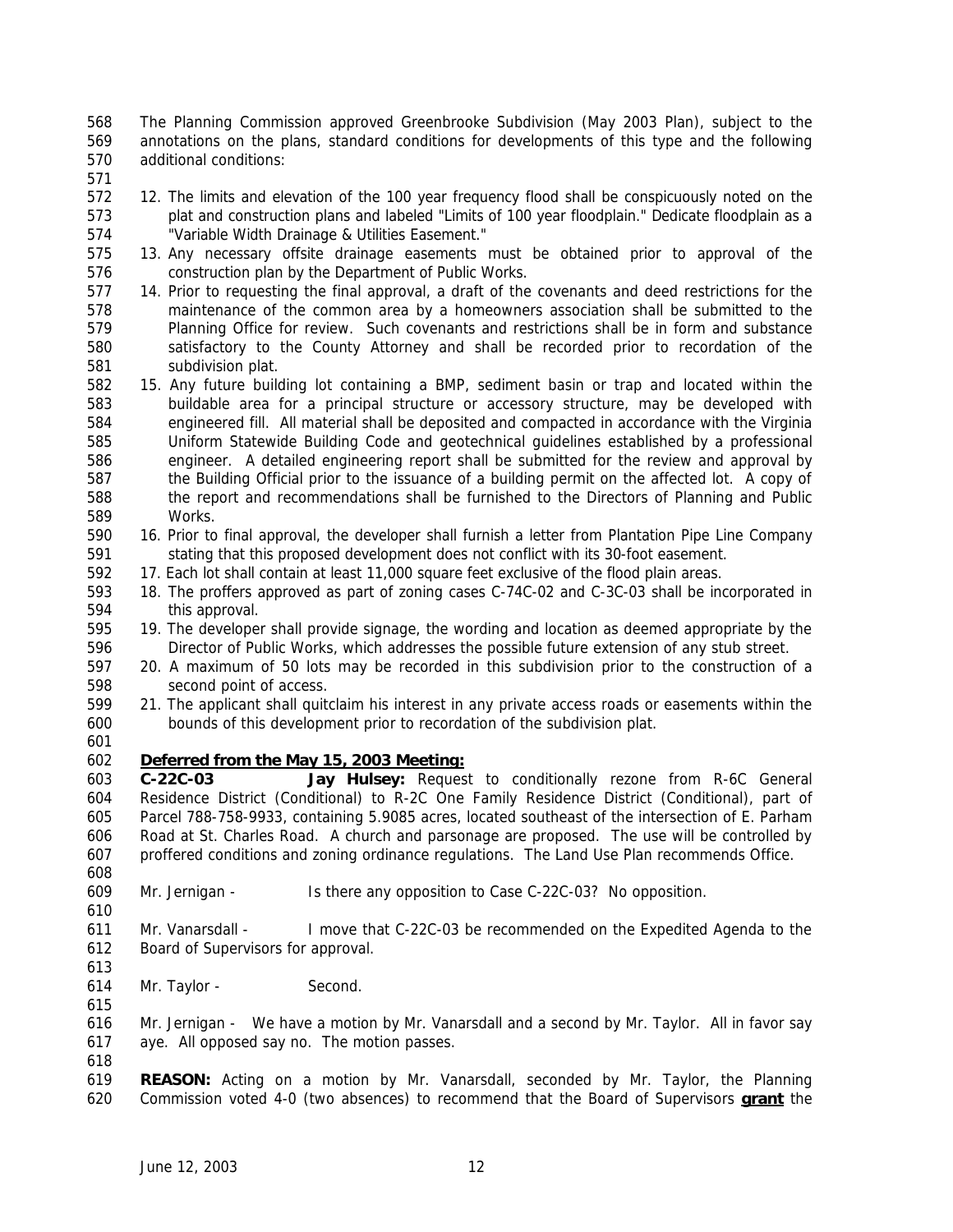request because it is reasonable and the proffered conditions provide for a higher quality of development than would otherwise be possible.

 **P-7-03 Bertucci's Restaurant Corp.:** Request for a provisional use permit under Sections 24-58.2(d) and 24-122.1 of Chapter 24 of the County Code in order to permit outdoor dining, on part of Parcel 737-762-4724, containing approximately 450 square feet, located at the southeast intersection of Lauderdale Drive and W. Broad Street (U. S. Route 250) in the Shoppes at Westgate shopping center (11681 West Broad Street). S. Route 250) in the Shoppes at Westgate shopping center (11681 West Broad Street). The existing zoning is B-2C Business District (Conditional). The Land Use Plan recommends Mixed Use Development. The 631 site is also in the West Broad Street Overlay District.

Mr. Jernigan - Is there any opposition to Case P-7-03? Mr. Taylor.

 Mr. Taylor - Mr. Chairman, there being no opposition, I move approval of P-7-03, Bertucci's Restaurant Corporation on the Expedited Agenda.

Mrs. Ware - Second.

 Mr. Jernigan - We have a motion by Mr. Taylor and a second by Mrs. Ware. All in favor say aye. All opposed say no. The motion passes.

 **REASON:** Acting on a motion by Mr. Taylor, seconded by Mrs. Ware, the Planning Commission voted 4-0 (two absences) to recommend that the Board of Supervisors **grant** the request because it is reasonable in light of the surrounding uses and existing zoning on the property.

Mr. Emerson - That completes the first of the Agenda for tonight, Mr. Chairman.

Mr. Jernigan - All right, Mr. Secretary, next case.

 **C-20C-03 County of Henrico:** Request to amend proffered conditions accepted with rezoning case C-50C-80, on part of Parcel 753-747-1611, containing approximately 3.12 acres, located approximately 250 feet north of the western terminus of Starling Drive, approximately 750 feet west of N. Parham Road. The amendment would affect a number of proffers including building height, signage, exterior lighting and natural buffer. The existing zoning is R-6C General Residence District (Conditional). The Land Use Plan recommends Office.

Mr. Marlles - The staff report will be given by Mr. Paul Gidley.

 Mr. Jernigan - Is there any opposition to Case C-20C-03? OK, ma'am, after he presents the case, then you will have a chance to come down and speak. Thank you. All right, Mr. Gidley, you may proceed.

 Mr. Gidley - Thank you Mr. Secretary, Mr. Chairman, members of the Planning Commission.

 This case is C-20C-03, a proposal to amend the proffered conditions accepted with rezoning case C-50C-80, to allow for the construction of a new Tuckahoe Area library. 

 The subject parcel is zoned R-6C and is located between the western terminus of Starling Drive and Tuckaway Lane.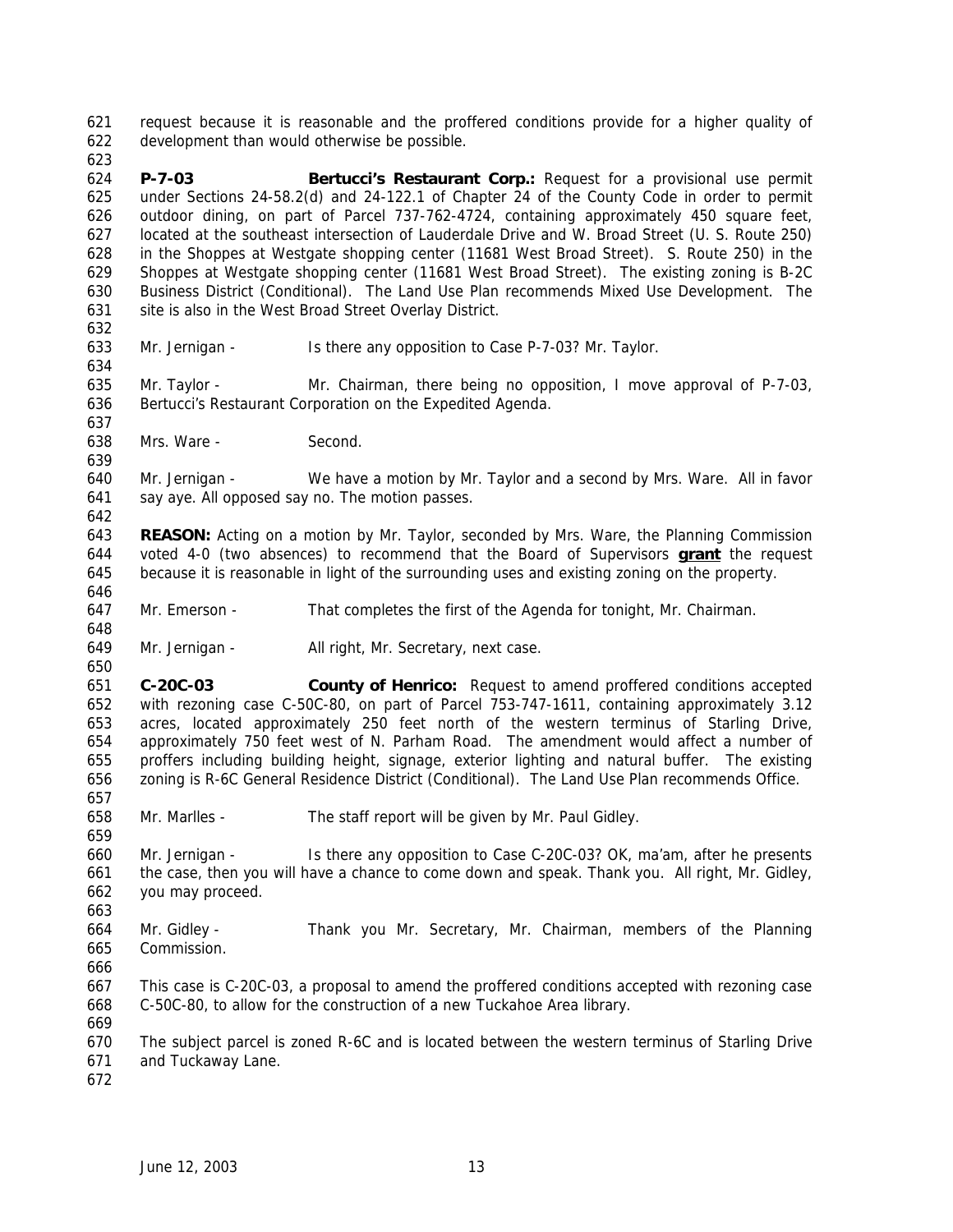When the initial proffers were adopted on this site, it was with the understanding that an office development would be occurring. However, over the years, this portion of the site has remained undeveloped.

 Because a new public library is now proposed for this site, some changes to these proffers are needed to better accommodate this new use.

These changes would include:

• Allowing for a 35-foot height limit.

- Provide for the use of concealed source light fixtures.
- Allowing easements to cross the proposed buffers.

 County staff has held three public meetings in order to discuss plans for the site with the local community. Those attending these meetings have been satisfied with these proposed changes. If you want to see briefly, you can see some of the elevations right here (referring to slide). It is a little blurry. The top one would be facing north towards Tuckaway Lane, the second one would be the entrance, which faces south, for those coming up Starling from Parham Road. The third one is the east elevation and the fourth one is the west elevation.

 Staff is comfortable with the proposed changes and can recommend approval of these proffer amendments.

 I would also like to take this time to recognize the presence of Bill Smith and Ron Semel from General Services, along with Tim Burnett, an engineer with Hankins and Anderson. As the applicants in this case, these gentlemen are available to assist me in answering any questions you may have. Thank you.

701 Mr. Jernigan - Are there any questions for Mr. Gidley from the Commission? Thank you, Mr. Gidley. All right, ma'am, if you would like to come down now. Please state your name for the record.

 Ms. Phyllis Moorefield - I am Phyllis Moorefield and I own the 13 acres across the road from where they are going to build the new library, and I had a question about the water pipe. I 707 was told that they were going to sub a sewer pipe and a water pipe. It is unclear as to the size<br>708 of the water pipe. One gentleman said it was an 8 inch and another one said it was a six inch, of the water pipe. One gentleman said it was an 8 inch and another one said it was a six inch, and when my place is developed, it will be somewhere between 15 and 20 houses, and my engineer was concerned about taking 20 houses and more than one fire hydrant, if that would be enough water pressure from a six inch pipe, and I understand that there is a six inch pipe at the end of Lindenway and Pinedell Farms, and what my question is, if we didn't have enough water pressure from one six inch pipe, could we also hook on to the other six inch pipe at Pinedell, so there would be enough water pressure?

 Mr. Jernigan - You have asked me a question that is going to have to be answered by Public Works.

 Mr. Marlles - Yes, ma'am. At this stage in the process, we may have that information and I would look to staff. I don't know if we are going to be able to answer that tonight. That is normally a question that we would be looked at as part of a plan of development process, whereas tonight what we are doing is we are amending the proffered conditions. I don't know. Staff, can we answer that tonight or we do not have that information tonight?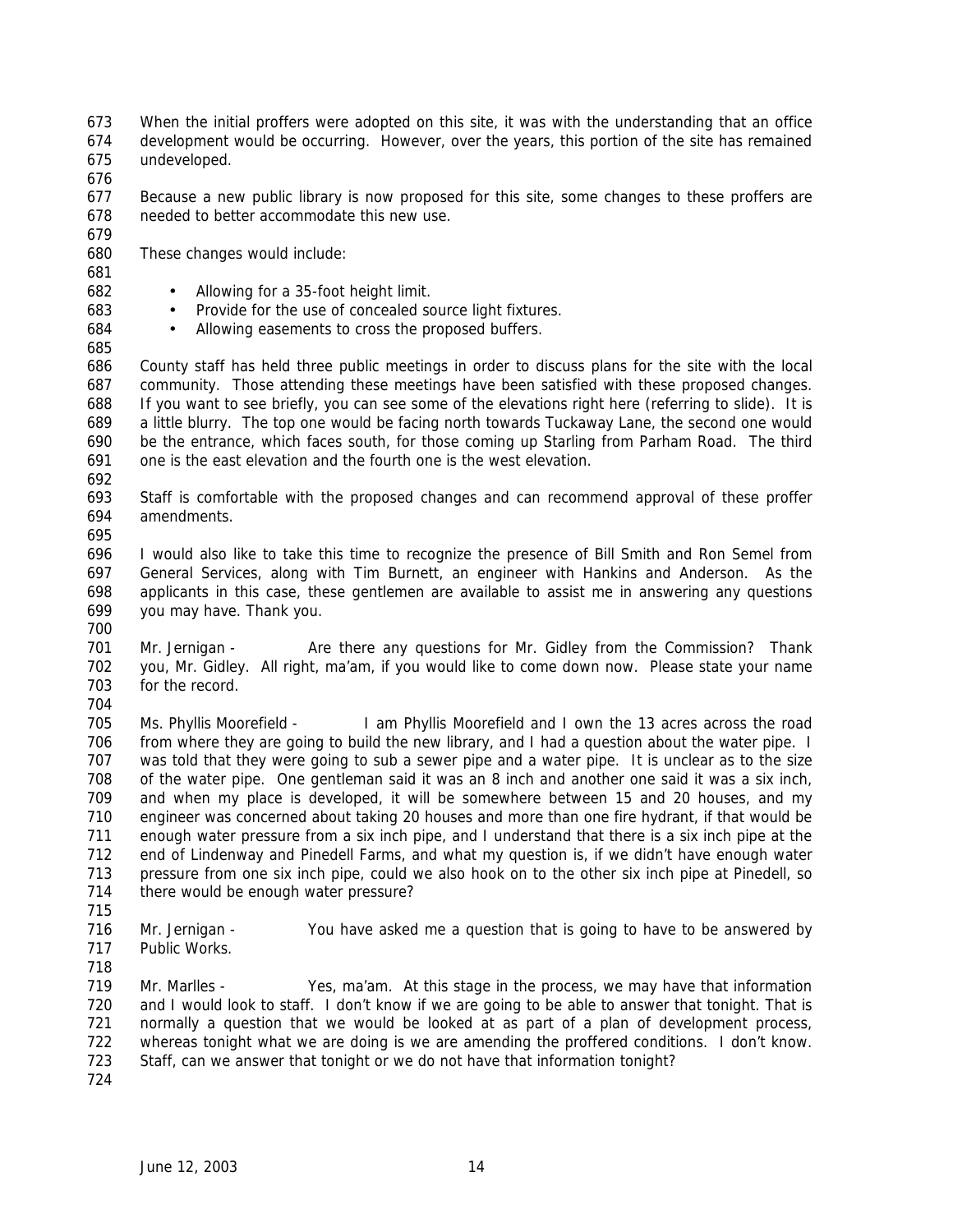Mr. Gidley - I spoke to Mrs. Moorefield when she called initially. I referred her to General Services and also to Public Utilities, but they are the ones who are going to have to answer the questions on piping size and what it can handle. 729 Mr. Marlles - Ma'am, we can get Public Utilities to respond to that question, but that is not an issue we are looking at tonight as part of the hearing on the proposed amendment to the proffered conditions. We will get that information to you. 733 Mrs. Moorefield - OK. Thank you. Mr. Jernigan - Mrs. Moorefield, as I have explained to you, once this…this is the big picture just to see, to make the proffer changes for this property. Once it leaves us it goes to the Board of Supervisors for approval. Then, when the plan of development, Mr. Marlles was saying, the layout comes back to us again. So, it works it way on down. We will have that information for you from Public Works. OK? Mr. Vanarsdall - Let me ask a question. Mr. Gidley, do you have her name and phone number to give to Public Utilities and somebody to correspond with? 744 Mr. Jernigan - I don't guess there were anymore questions for Mrs. Moorefield, was it? All right. Mrs. Ware. Mrs. Ware - Then at this time I will move that Case C-20C-03 be sent to the Board of Supervisors with a recommendation of approval. 750 Mr. Vanarsdall - Second. Mr. Jernigan - We have a motion by Mrs. Ware and a second by Mr. Vanarsdall. All in favor say aye. All opposed say no. The motion passes. **REASON:** Acting on a motion by Mrs. Ware, seconded by Mr. Vanarsdall, the Planning Commission voted 4-0 (two absences) to recommend that the Board of Supervisors **grant** the request because the proffers continue to assure a quality form of development with maximum protection afforded the adjacent properties. Mr. Marlles - Mr. Chairman, the next item on the Agenda is approval of minutes for the May 15 Work Session and for the May 15 Planning Commission meeting. 763 Mr. Jernigan - Are there any corrections to the minutes of either meeting? Everybody OK. Mr. Taylor - I already submitted my corrections. 768 Mr. Vanarsdall - Did you make a motion? 770 Mr. Jernigan - Nobody did. Mr. Vanarsdall - I move that we have two, one for the Work Session and one for, well, first of all I move that we approve the minutes of the Work Session, which was held on May 15, 2003. 776 Mrs. Ware - Second.